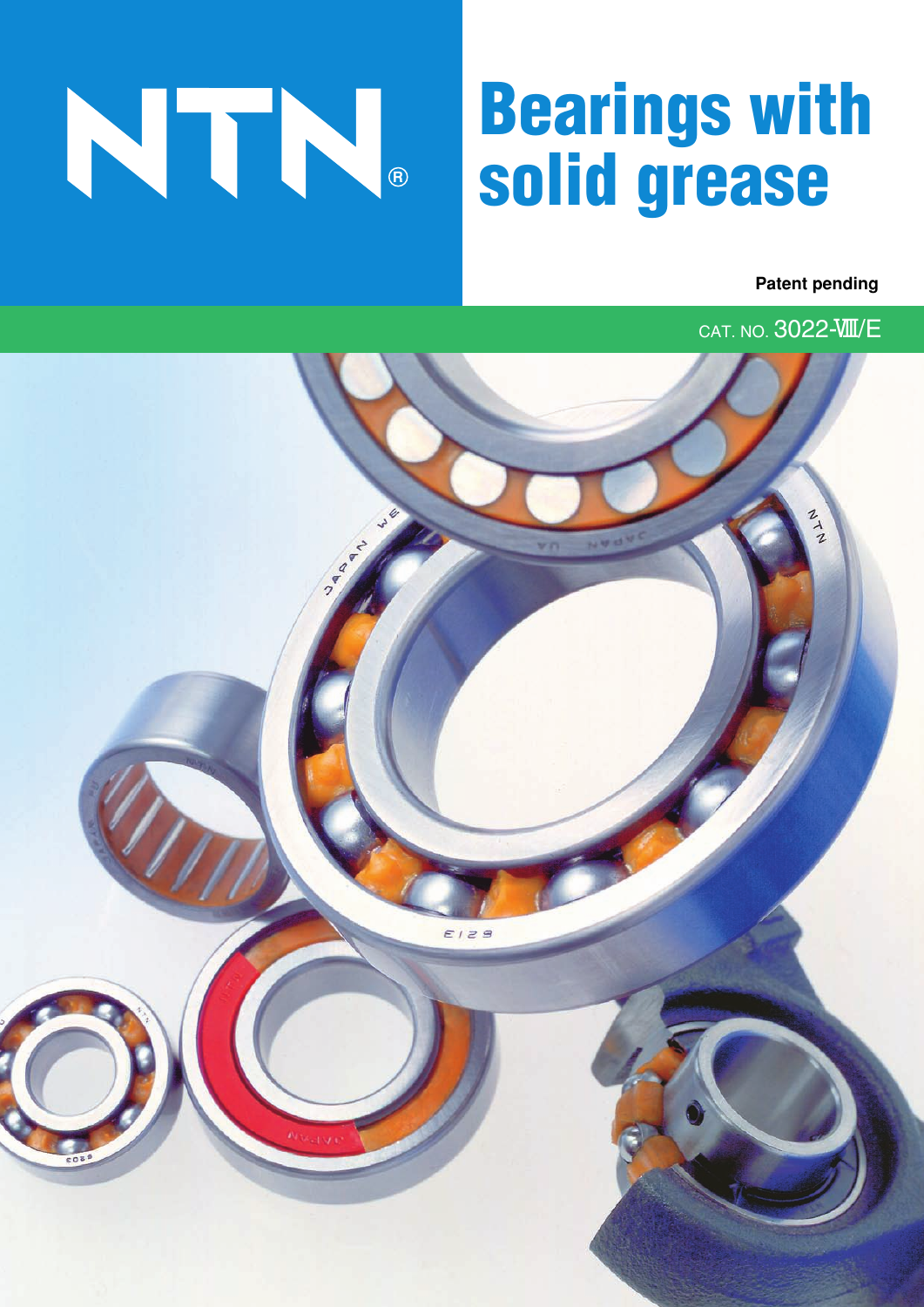# **NTN** BEARINGS with SOLID GREASE

#### **Bearings with general-purpose solid grease**



**Overview**

"Solid grease" is a lubricant essentially composed of lubricating grease and ultra-high polymer polyethylene. Solid grease has the same viscosity as ordinary grease at normal temperature, but as a result of a special heat treatment process, this grease solidifies retaining a large proportion of the lubricant in it. Thanks to this solidification, the grease does not easily leak from the bearing, even when the bearing is subjected to strong vibrations or centrifugal force, helping to extend bearing life.

Bearings with solid grease are available in two types: the spot-pack type in which solid grease is injected into the retainer, and the full-pack type in which all empty space around the rolling elements is filled with solid grease. Spot-pack solid grease is standard for deep groove ball bearings, small diameter ball bearings, and bearing units. Full-pack solid grease is standard for selfaligning ball bearings, self-aligning roller bearings, and needle roller bearings.

#### **Table 1 Major components in solid greases**

| Solid grease (code)                 | Resin                                        | Lubricant                              |
|-------------------------------------|----------------------------------------------|----------------------------------------|
| General-purpose solid grease (LP03) | Ultra-high polymer polyethylene <sup>O</sup> | Li-mineral oil grease                  |
| Food-grade solid grease (LP09)      | Ultra-high polymer polyethylene $\bullet$    | Urea-synthetic oil grease <sup>9</sup> |
| Conforms to FDA standard.           |                                              |                                        |

**2** Conforms to H-1 standard of NSF.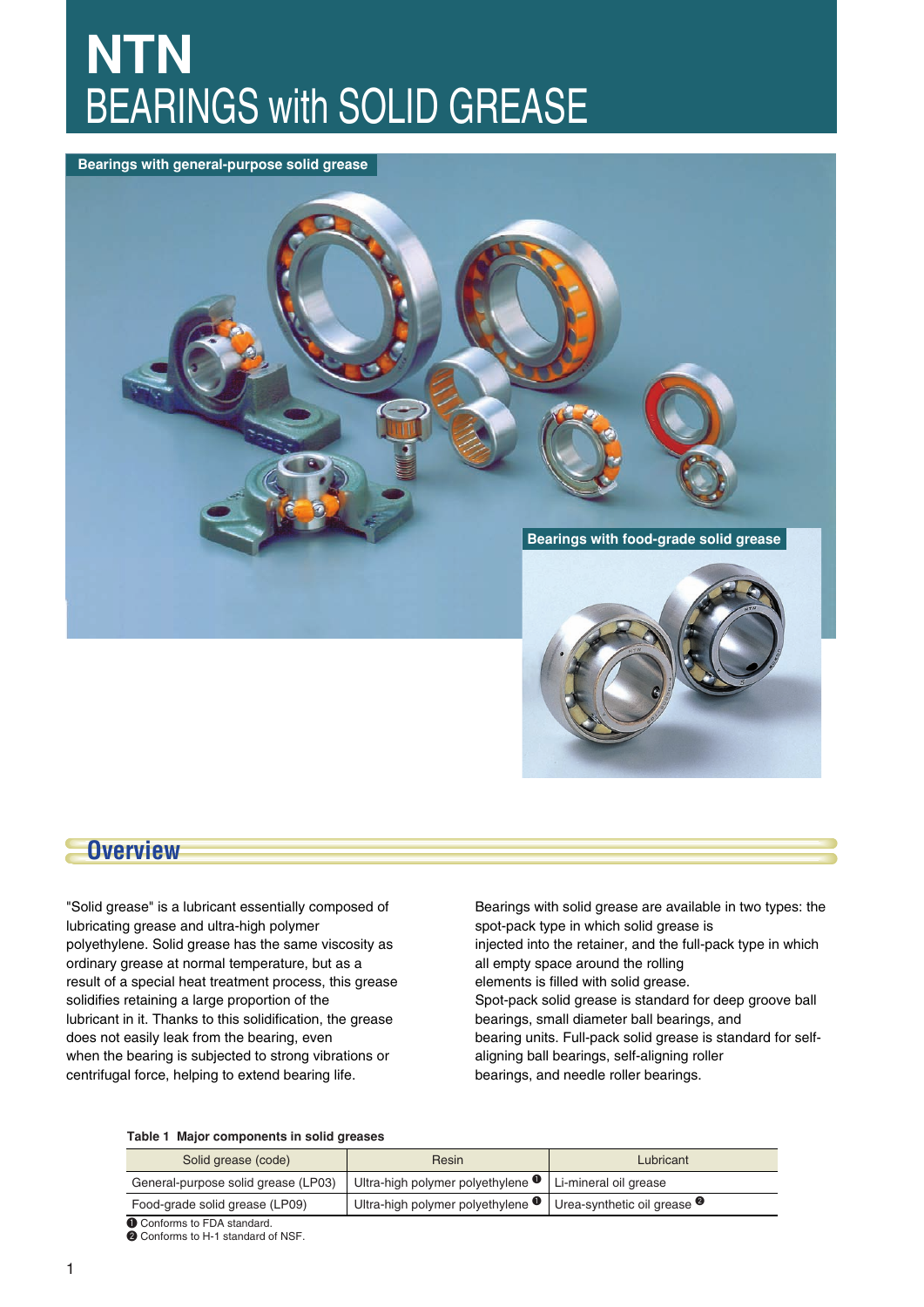# ●**Solid grease filling options**



**Deep groove ball bearings (spot-pack)**



**Bearing units (spot-pack)** 





**Needle roller bearings (full-pack)**

# **Features**

#### **1. Reduced lubricant leakage**

 Because the base oil is retained in a solid mixture, it is less likely to leak out of the bearing. During operation, temperature rise and/or centrifugal force will cause a gradual release of the base oil into the raceway groove. Eliminating grease leakage from the bearing ensures a consistent supply of lubricant and prevents contamination of the surrounding environment.

#### **2. Superior lubrication**

 Bearings with solid grease resist grease leakage prolonging bearing life in applications where high centrifugal force or vibration are present. The solid lubricant does not emulsify when exposed to water also extending both grease and bearing life.

#### **3. Low torque characteristics**

 The running torque of spot-pack bearings with solid grease is lower than that of bearings using standard lubricants. With conventional greases, a shearing resistance is created as the grease is channeled out of the raceway groove. Spot-pack bearings with solid grease do not experience shear resistance resulting in a lower running torque.

#### **4. Sealing effect**

 Though solid grease protects a bearing against ingress of foreign matters (water, dust, etc.), it is not a sufficient means as a sealing device. Therefore, for applications that need reliable sealing performance, we recommend the use of contact type rubber seals (deep groove ball bearings, bearing units) or other seals (other bearing types).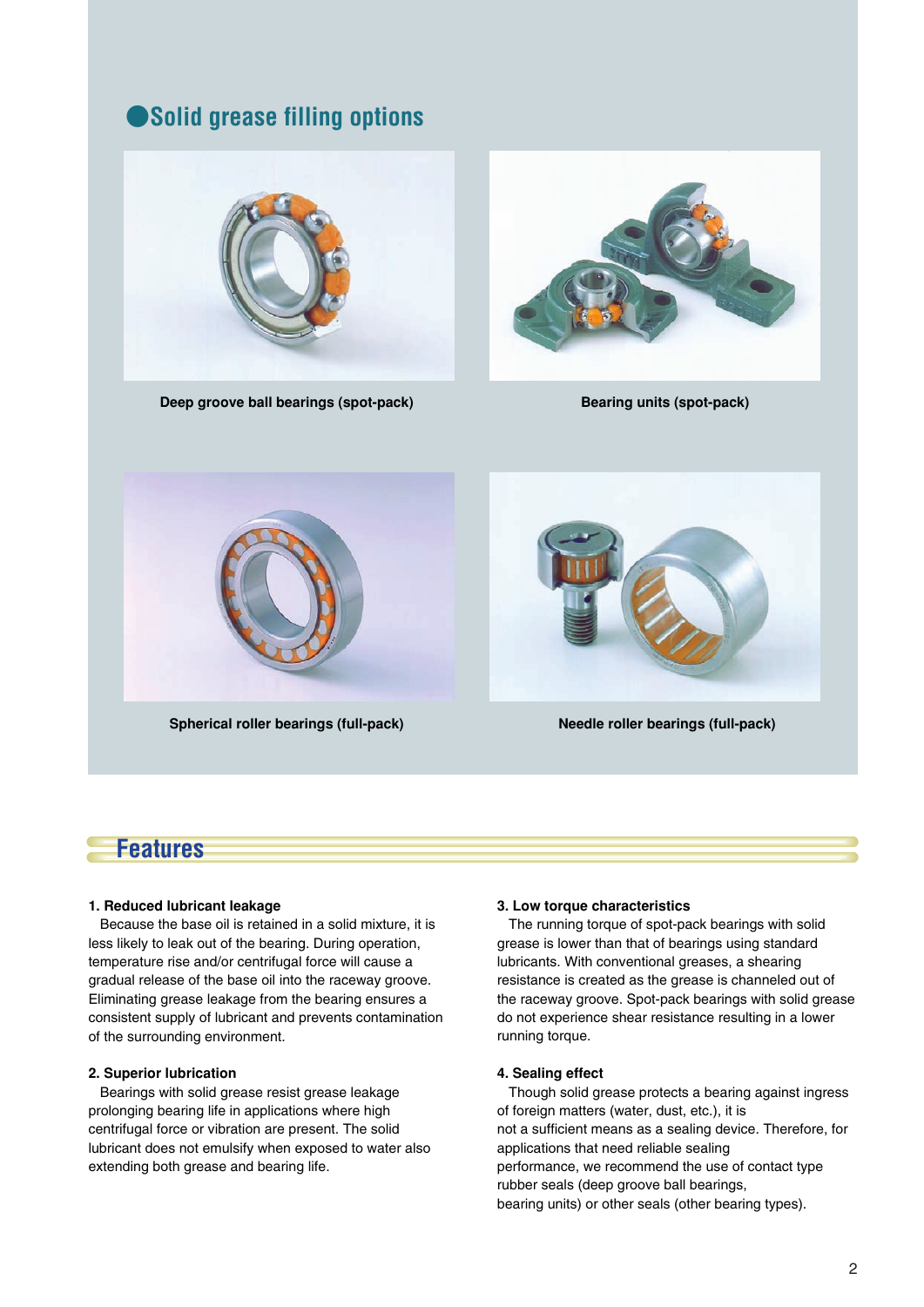

#### **1. Bearings with general-purpose solid grease (LP03)**

| Table 2                                        | $\triangle$ :special $\times$ :not available)<br>$\bigcirc$ :standard |               |                                   |  |
|------------------------------------------------|-----------------------------------------------------------------------|---------------|-----------------------------------|--|
| <b>Bearing</b>                                 | <b>Type</b>                                                           |               | <b>Bearing size</b>               |  |
|                                                | Spot-pack                                                             | Full-pack     | Bearing out. dia.                 |  |
| Deep groove ball bearings                      | $\bullet$                                                             | Δ             | Up to 350 mm dia.                 |  |
| Miniature bearings<br>Small dia. ball bearings | $\cap \mathbf{0}$                                                     | ×             | Inside diameter<br>from 6 to 9 mm |  |
| Self-aligning ball bearings                    | $\times$                                                              | $\bf o$<br>ำ  | Up to 250 mm dia.                 |  |
| Spherical roller bearings                      | ×                                                                     | $\bf o$<br>Ο, | Up to 250 mm dia.                 |  |
| Bearing units                                  | $\cap \mathbf{0}$                                                     | Δ             | Up to 300 mm dia.                 |  |
| Needle roller bearings                         | $\times$                                                              | ❷             | Note $\bullet$                    |  |

**1** Deep groove ball bearings with spot-pack configuration and ZZ shields are standard. Certain types and sizes of standard bearings listed in the table above are not available with solid grease. For further information, consult NTN Engineering by specifying the intended bearing type and size.

**2** Available bearing size for needle roller bearings varies depending on bearing type. For further information, contact NTN Engineering.

Note: The bearing components are not composed of a corrosion-proof material.

#### **2. Spot-pack configuration for bearings with food-grade solid grease (LP09)**

F-UC204D1 to F-UC210D1

(Bearing units-stainless steel series)

Stainless steel deep groove ball bearings  $\bullet$  (bearing outside diameter 250 mm or less)

The maximum operating temperature on the outer ring of bearings with solid grease must fall within the ranges in **Table 3** below.

The bearings with solid grease may be assembled by "shrink fit" technique. However, be absolutely sure that that the maximum heating temperature does not exceed 100˚C, the heating time is shorter than 2 hours, and the bearing does not turn during the shrink fit process.

#### **Table 3**

|                   | Bearings with general-purpose<br>solid grease (LP03) | Bearings with food-grade<br>solid grease (LP09) |
|-------------------|------------------------------------------------------|-------------------------------------------------|
| Allowable         | $-20^{\circ}$ C $\sim$ 80 $^{\circ}$ C $-$           | $-10^{\circ}$ C $\sim$ 100 $^{\circ}$ C $\,$    |
| temperature range | (Long-time operation: 60°C or less)                  | (Long-time operation: 80°C or less)             |

#### **Table 4 Allowable speed for bearings with solid grease**

|                                                |                                   | Allowable speed $(d_n \text{ value})$ $\bullet$ |                       |                              |  |
|------------------------------------------------|-----------------------------------|-------------------------------------------------|-----------------------|------------------------------|--|
| Bearing type                                   | Load type                         | general-purpose                                 | food-grade            |                              |  |
|                                                |                                   | Spot-pack                                       | Full-pack             | Spot-pack                    |  |
| Deep groove ball bearings                      | Radial load                       | $20\times104$                                   | $5\times104$          | $10\times 10^4$ <sup>6</sup> |  |
| Miniature bearings<br>Small dia. ball bearings | Radial load                       | $20\times104$                                   |                       |                              |  |
| Self-aligning ball bearings                    | Radial load                       |                                                 | $3\times104$          |                              |  |
|                                                | Radial load                       |                                                 | $3\times104$          |                              |  |
| Spherical roller bearings                      | Axial load/radial load $\leq 0.3$ |                                                 | $2\times104$          |                              |  |
| Bearing units                                  | Radial load                       | $12\times104$                                   | $3\times104$          | $10\times104$                |  |
| Needle roller bearings                         | Radial load                       |                                                 | $3\times10^4$ $\circ$ |                              |  |

 $\bigoplus d_n$  value: ( $d =$  bearing bore dia. [mm]) $\times (n =$  service speed [min<sup>-1</sup>])

 $\bullet$   $\bullet$   $F_{w}$ *n* value: ( $F_{w}$  = roller set bore dia. [mm]) $\times$ ( $n$  = service speed [min<sup>-1</sup>])

**3** If intending a speed exceeding an allowable speed, consult NTN Engineering.



A minimum radial load is required to prevent skidding of the rolling elements when using full-pack solid grease. The minimum load required is approximately 1% of the bearing dynamic load rating.

Please consult NTN for further details.



*3*

*Allowable*

*Speed*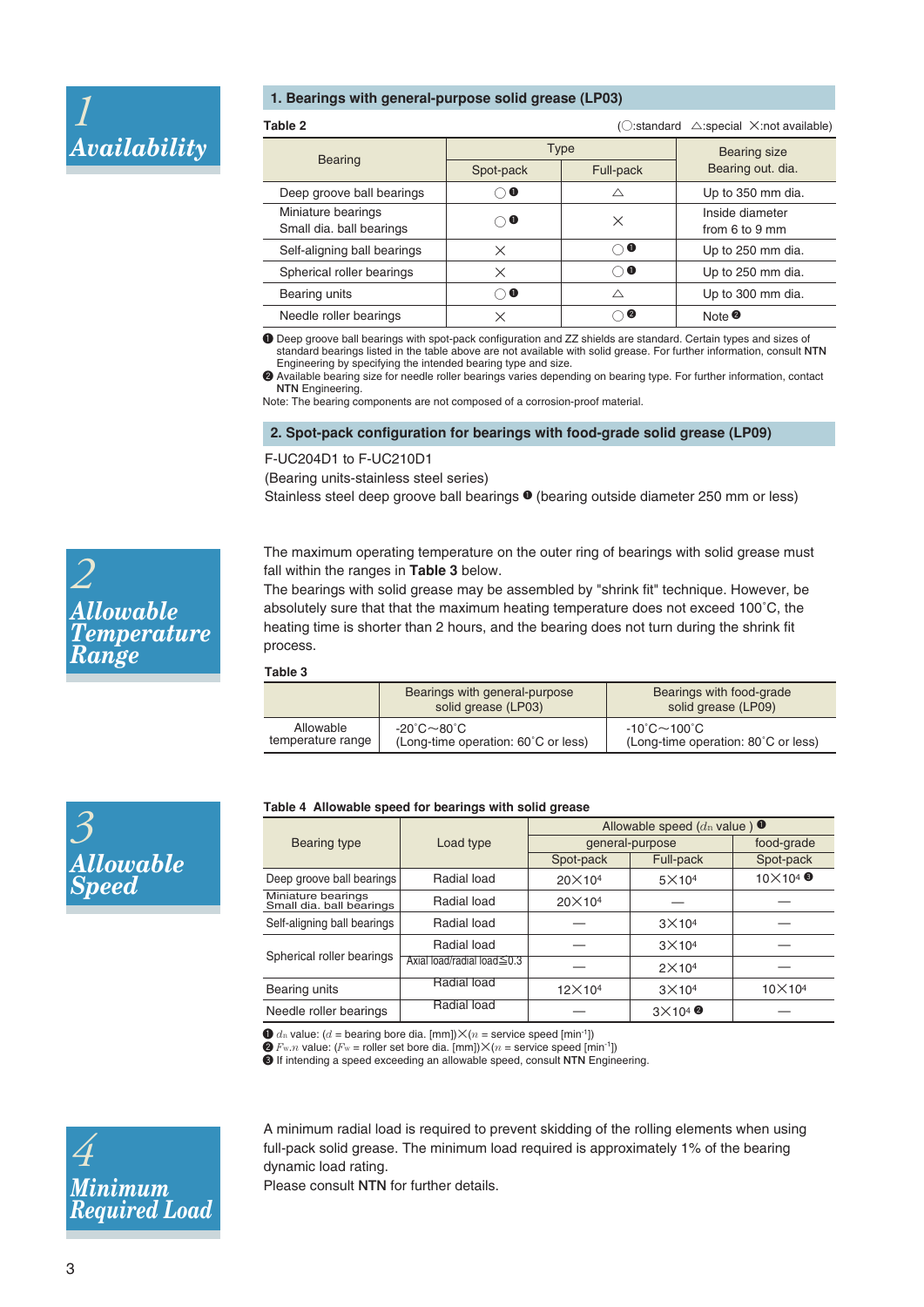

# **(1) Lubricant Leakage Test**

Non shielded/sealed test bearings (spot-pack) were subjected to a centrifugal acceleration of 3,000 G (5,000 min-1) for a period of four hours. Lubricant leakage from the NTN bearings with solid grease was approximately 2.0% by weight for the horizontally mounted condition, and approximately 5.0% by weight for the vertically mounted condition.

(Standard grease filled bearings using contact (LU) and non-contact (LB) seals were also subjected to the above test. Within ten minutes after starting the test, centrifugal force caused the seals to become displaced allowing the grease to expel.)





#### **Fig. 2 Lubricant leakage test results**

Note) Leakage: weight ratio of leaked lubricant compared to the amount (100%) of NTN Solid grease filled

#### **Table 5 Lubricant leakage test conditions**

|                          | <b>Bearing A</b>                                                                                                                                                          | <b>Bearing B</b> |  |
|--------------------------|---------------------------------------------------------------------------------------------------------------------------------------------------------------------------|------------------|--|
| Test pieces              | 6201(Solid grease, spot-pack, open)<br>6201LLU(lithium mineral oil grease, contact type rubber seal)<br>6201LLB(lithium mineral oil grease, non-contact type rubber seal) |                  |  |
| Centrifugal acceleration | 3,000 G $(5,000 \text{ min}^{-1})$                                                                                                                                        |                  |  |
| Bearing speed            | Static                                                                                                                                                                    |                  |  |
| Bearing fixing           | The centrifugal force acts in the axial<br>The centrifugal force acts in the radial<br>loading direction of the bearing.<br>loading direction of the bearing.             |                  |  |
| Test time                | 4 hours: The bearings were weighed every hour and lubricant<br>leakage (weight ratio) was determined.                                                                     |                  |  |
|                          |                                                                                                                                                                           |                  |  |

## **(2) Rotating Torque Test**

When tested, the required rotating torque level for NTN bearings with solid grease utilizing the spot-pack configuration was found to be less than bearings using lithium-diester grease (an acknowledged low torque grease). However, the full-pack configuration exhibited running torque levels greater than those of standard bearings.



**Fig. 3 Torque tester**

#### **Table 6 Torque testing conditions**

|                  | <b>Testing conditions</b>                                                                                          |
|------------------|--------------------------------------------------------------------------------------------------------------------|
| Test piece       | 6204ZZ                                                                                                             |
| Test grease      | LP03 and Li greases (30% fill relative to the bearing space capacity, other than for LP03 full-pack configuration) |
| Bearing load     | Radial load; 39 N {4 kgf}                                                                                          |
| Bearing speed    | 1,800, 3,600, 7,200 min <sup>-1</sup>                                                                              |
| Measuring method | Measured after rotating torque was stabilized                                                                      |

#### **Table 7 Torque test results unit**  $\times$ **10<sup>-4</sup>Nm** Speed (min-1) Li-mineral oil grease Li-polyol-ester-grease Li-diester grease Solid grease Spot-pack Full-pack 1800 3600 7200 230 385 550 145 | 265 | 383 90 315 403 63 113 190  $340$   $-$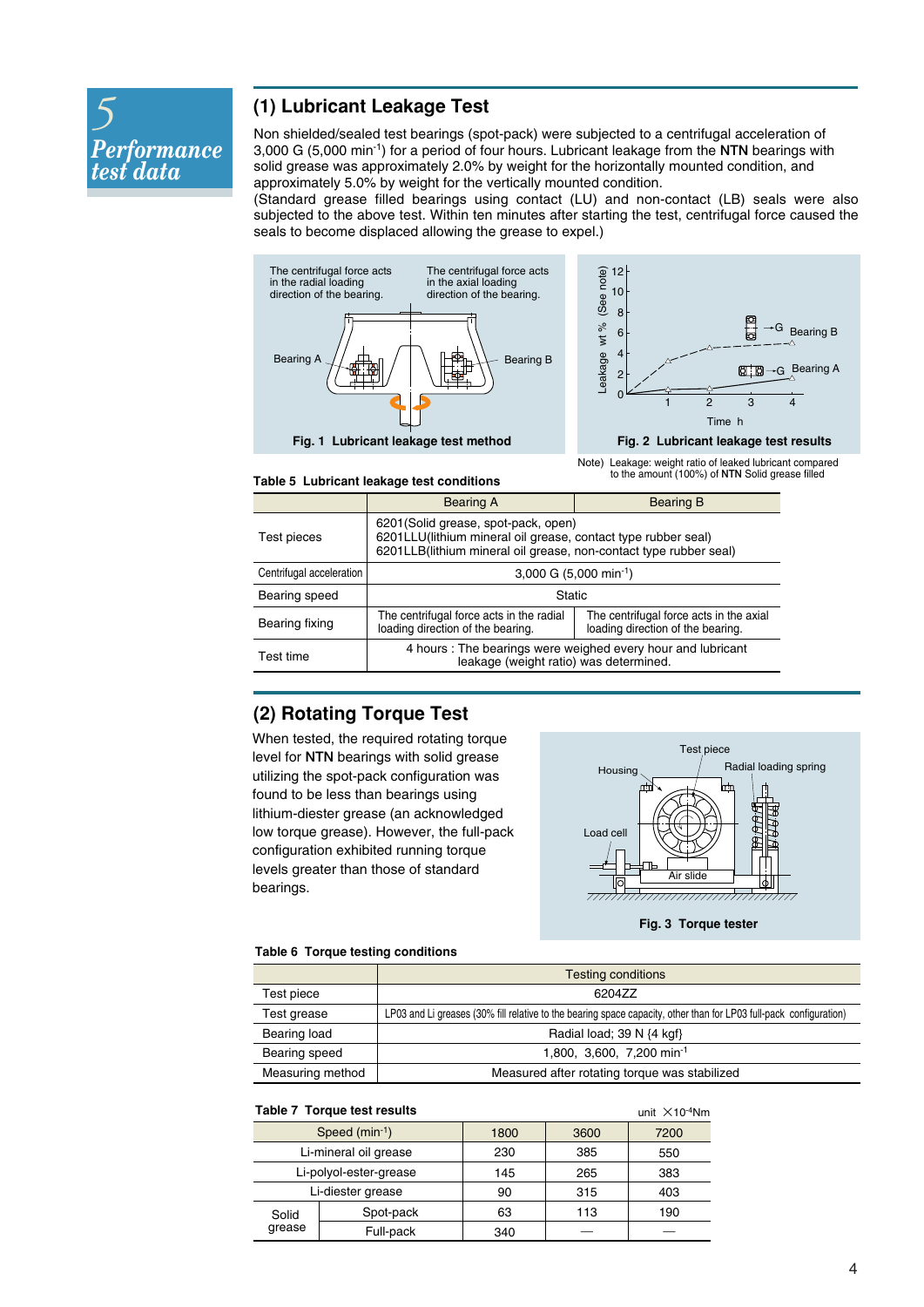# **(3) Salt Water Test**

A salt water endurance test was performed to compare the performance of bearings with solid grease to that of bearings using a conventional lubricant (lithium-mineral oil based grease). As noted in **Table 9**, NTN bearings with solid grease were found to out perform standard bearings although some surface deterioration had been detected.





**Fig. 5 Test pieces**

#### **Table 8 Salt water testing conditions**

|                         | <b>Bearing C</b>                                                  | <b>Bearing D</b>                                                        |  |
|-------------------------|-------------------------------------------------------------------|-------------------------------------------------------------------------|--|
| Bearing load            | 157 N {16 kgf}                                                    |                                                                         |  |
| Bearing speed           |                                                                   | 50 min <sup>-1</sup> (outer ring) $ 144$ min <sup>-1</sup> (outer ring) |  |
| Volume of sprayed water | 9 lit./min.                                                       |                                                                         |  |
| Salt concentration      | $5.0\%$ wt.                                                       |                                                                         |  |
| Operating cycle         | Total running time 500 h.<br>(5 hour run+5 hour break) X62 cycles |                                                                         |  |

#### **Table 9 Salt water test results**

|                                            | Solid grease |        | Li-mineral oil grease |        |
|--------------------------------------------|--------------|--------|-----------------------|--------|
|                                            | Brg. C       | Brg. D | Brg. C                | Brg. D |
| Rotating condition (ease of hand rotation) | ∧            |        | ×                     |        |
| Amount of lubricant remaining              | H.           |        | ×                     |        |
| Lubricant deterioration                    | Δ            |        | ×                     |        |
| Water invasion resistance                  |              |        | ×                     |        |

Test results= ○: good △: fair (some deterioration detected)  $\times$ : poor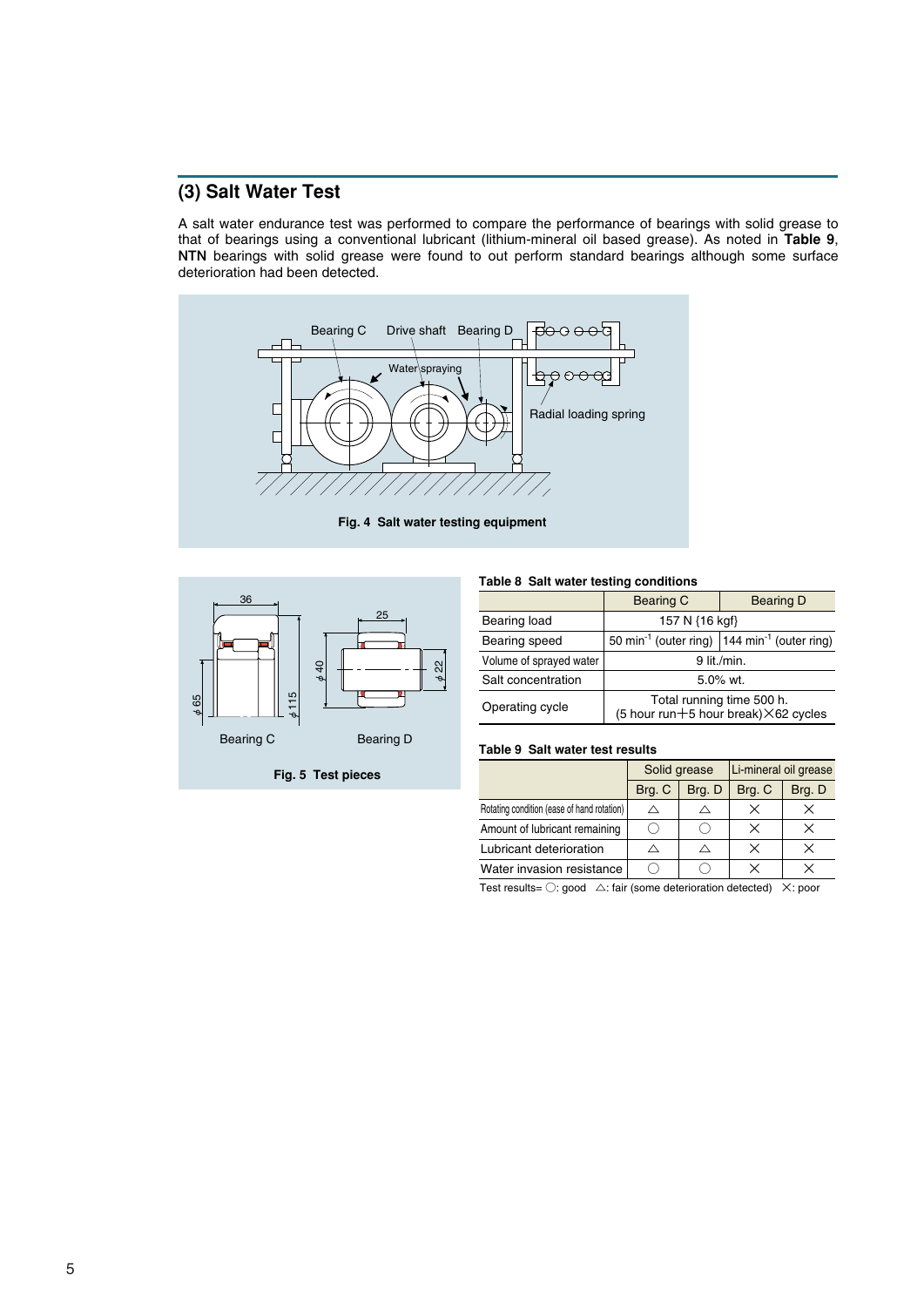### **1. Product overview**

- (1) Having an inner ring, outer ring, and retainer each made of a stainless steel, this unique series of contact seal type deep groove ball bearings have a spot-pack configuration with solid grease (LP03).
- (2) Bearing accuracy

The dimensional accuracy and running accuracy of this series of bearings are equivalent to JIS class 0 bearings.

(3) Radial internal clearance

The permissible radial internal clearances of this bearing series are summarized in the table below. Note that the values in this table differ from those specified in the JIS (Japanese Industrial Standard) standard.

|                       |       |                 | Unit: $\mu$ m |
|-----------------------|-------|-----------------|---------------|
| Nominal bore diameter |       | Radial internal |               |
| mm                    |       |                 | clearance     |
| over                  | incl. | min             | max           |
|                       | 10    | 6               | 17            |
| 10                    | 18    | 6               | 20            |
| 18                    | 30    | 8               | 22            |

(4) The indications on the inner and outer rings are as listed below.

#### ¡**SSN 0 series**

|                    | Indication |                    |  |
|--------------------|------------|--------------------|--|
| <b>Designation</b> | Inner ring | Outer ring         |  |
| <b>SSN000LL</b>    | SS         | SS                 |  |
| SSN001LL           | SS<br>SS   |                    |  |
| SSN002LL           | SS<br>SS   |                    |  |
| SSN003LL           | SS         | SMT, SS6003, JAPAN |  |
| SSN004LL           | SS         | SMT, SS6004, JAPAN |  |
| <b>SSN005LL</b>    | SS         | SMT, SS6005, JAPAN |  |
| <b>SSN006LL</b>    | SS         | SMT. SS6006. JAPAN |  |

#### ¡**SSN 2 series**

|                    | Indication         |                    |  |
|--------------------|--------------------|--------------------|--|
| <b>Designation</b> | Inner ring         | Outer ring         |  |
| <b>SSN200LL</b>    | SS                 | SMT, SS6200, JAPAN |  |
| SSN201LL           | SS                 | SMT, SS6201, JAPAN |  |
| SSN202LL           | SS                 | SMT, SS6202, JAPAN |  |
| SSN203LL           | SS                 | SMT, SS6203, JAPAN |  |
| SSN204LL           | SS                 | SMT. SS6204. JAPAN |  |
| SSN205LL           | SS                 | SMT, SS6205, JAPAN |  |
| SSN206LL           | SMT, 6206RS, JAPAN | SS                 |  |

### **2. Dimension table**



| <b>Contact seal type</b> |  |
|--------------------------|--|
|                          |  |

| <b>Boundary dimensions</b> |                |                |                                                  | <b>Basic load ratings</b> |         |           |       | <b>Bearing number</b> | Optional <sup>@</sup> |
|----------------------------|----------------|----------------|--------------------------------------------------|---------------------------|---------|-----------|-------|-----------------------|-----------------------|
| mm                         |                |                | dynamic                                          | static                    | dynamic | static    |       | (Basic number)        |                       |
| $\mathfrak{d}$             | $\overline{D}$ | $\overline{B}$ | $r_{\rm s\,min}$ <sup><math>\bullet</math></sup> | kN<br>Cr                  | Cor     | kgf<br>Cr | Cor   |                       |                       |
|                            |                |                |                                                  |                           |         |           |       |                       |                       |
| 10                         | 26             | 8              | 0.3                                              | 3.5                       | 1.96    | 360       | 200   | SSN000LL/LP03         | 6000                  |
|                            | 30             | 9              | 0.6                                              | 3.95                      | 2.39    | 400       | 244   | SSN200LL/LP03         | 6200                  |
| 12                         | 28             | 8              | 0.3                                              | 3.95                      | 2.39    | 400       | 244   | SSN001LL/LP03         | 6001                  |
|                            | 32             | 10             | 0.6                                              | 5.25                      | 3.05    | 535       | 310   | SSN201LL/LP03         | 6201                  |
| 15                         | 32             | 9              | 0.3                                              | 4.30                      | 2.86    | 440       | 291   | SSN002LL/LP03         | 6002                  |
|                            | 35             | 11             | 0.6                                              | 5.85                      | 3.75    | 600       | 380   | SSN202LL/LP03         | 6202                  |
| 17                         | 35             | 10             | 0.3                                              | 4.60                      | 3.25    | 470       | 330   | SSN003LL/LP03         | 6003                  |
|                            | 40             | 12             | 0.6                                              | 7.35                      | 4.80    | 750       | 490   | SSN203LL/LP03         | 6203                  |
| 20                         | 42             | 12             | 0.6                                              | 7.20                      | 5.05    | 735       | 515   | SSN004LL/LP03         | 6004                  |
|                            | 47             | 14             | 1                                                | 9.90                      | 6.65    | 1010      | 680   | SSN204LL/LP03         | 6204                  |
| 25                         | 47             | 12             | 0.6                                              | 7.75                      | 5.85    | 790       | 595   | SSN005LL/LP03         | 6005                  |
|                            | 52             | 15             | 1                                                | 10.8                      | 7.85    | 1 100     | 800   | <b>SSN205LL/LP03</b>  | 6205                  |
| 30                         | 55             | 13             | 1                                                | 10.2                      | 8.25    | 1 0 4 0   | 845   | SSN006LL/LP03         | 6006                  |
|                            | 62             | 16             | 1                                                | 15.0                      | 11.3    | 1 530     | 1 150 | SSN206LL/LP03         | 6206                  |

**1** Smallest allowable dimension for chamfer dimension *r*.

**2** The dimensions with listed basic numbers are identical to the boundary dimensions in JIS B 1512.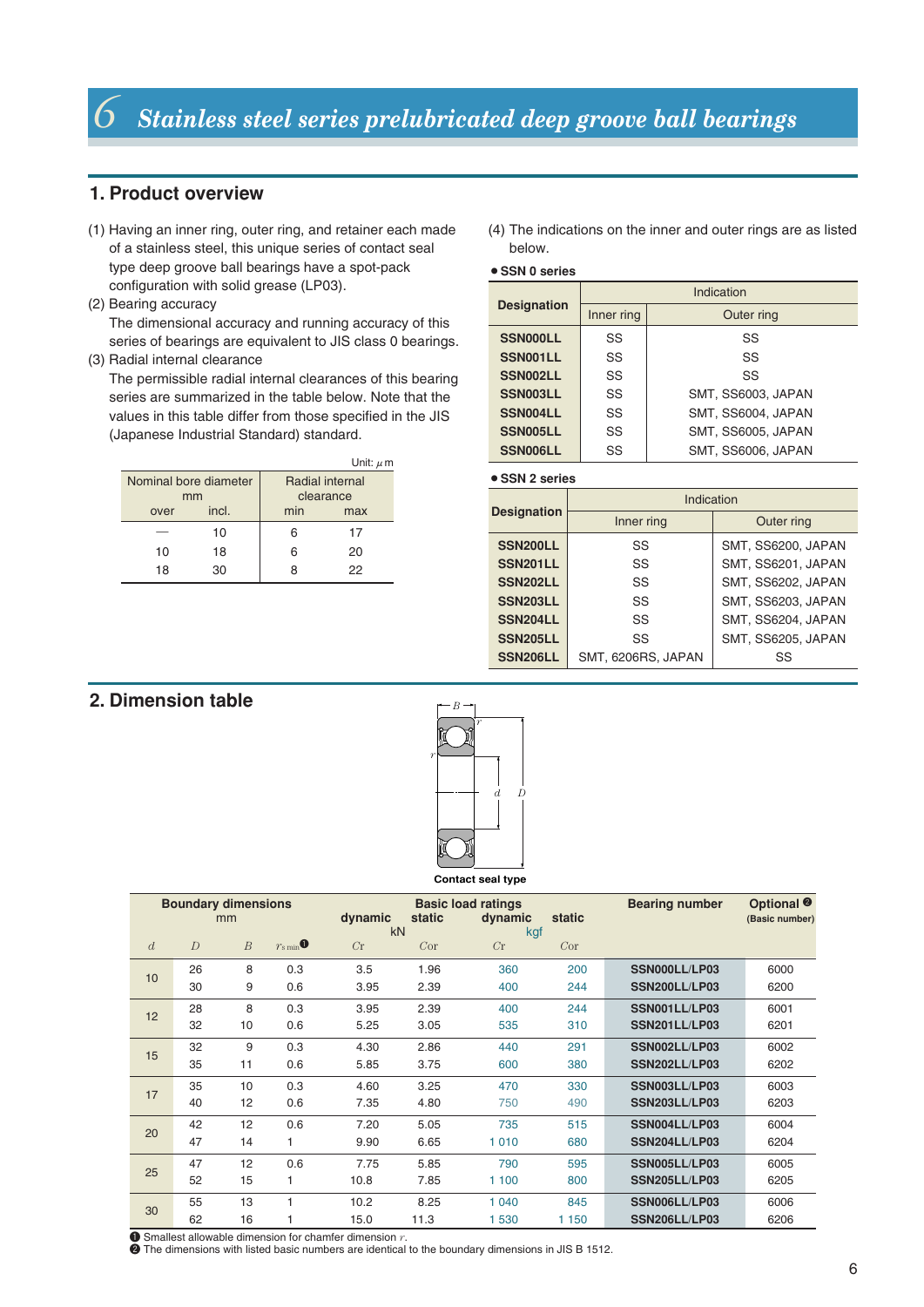

# **Fan blower support bearing** Lubricant suction prevention fan Bearing with solid grease main shaft Bearing with solid grease



# **Support bearings for bottle feeder of filler on bottling line**

Prevention of lubricant leakage and product contamination

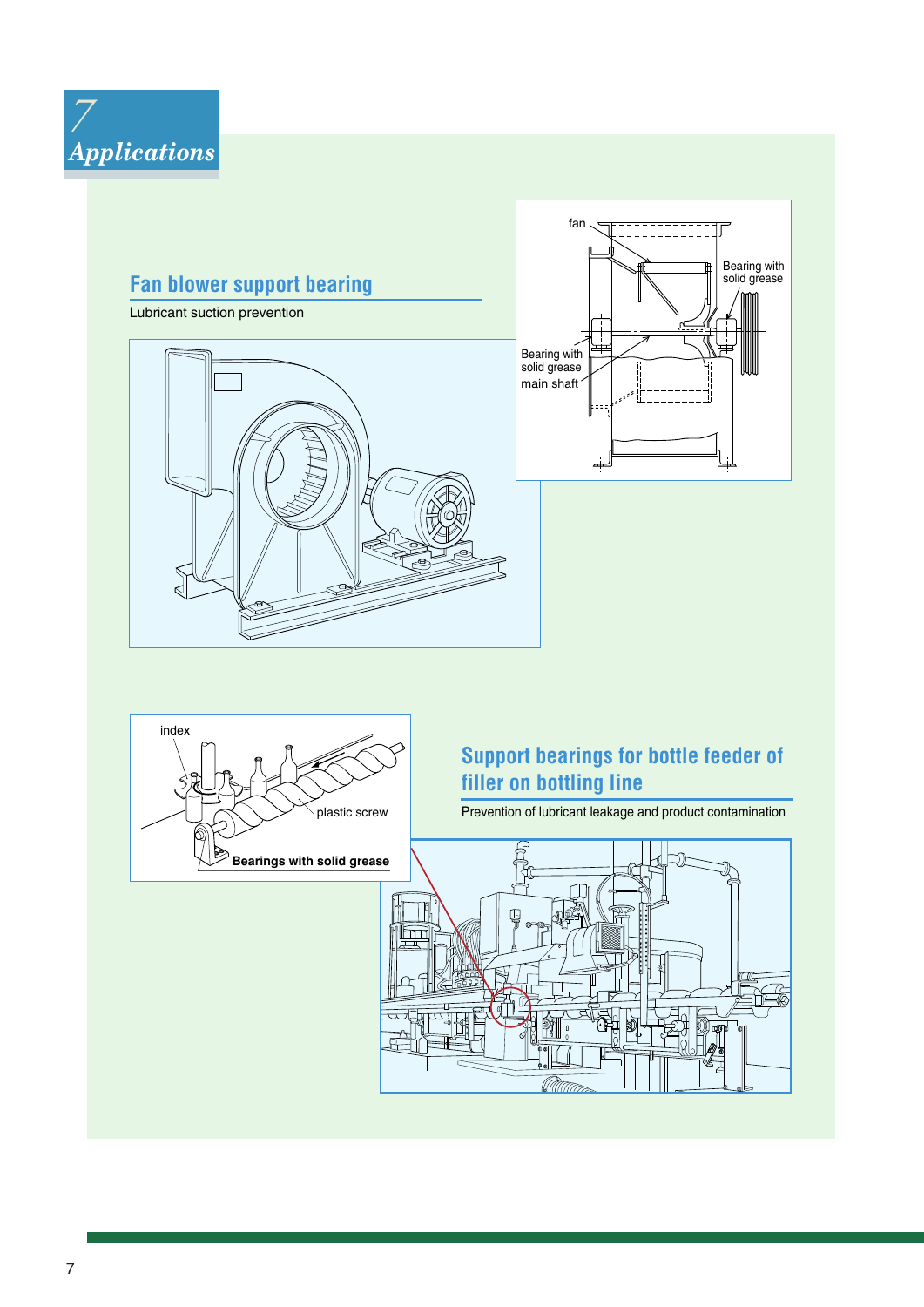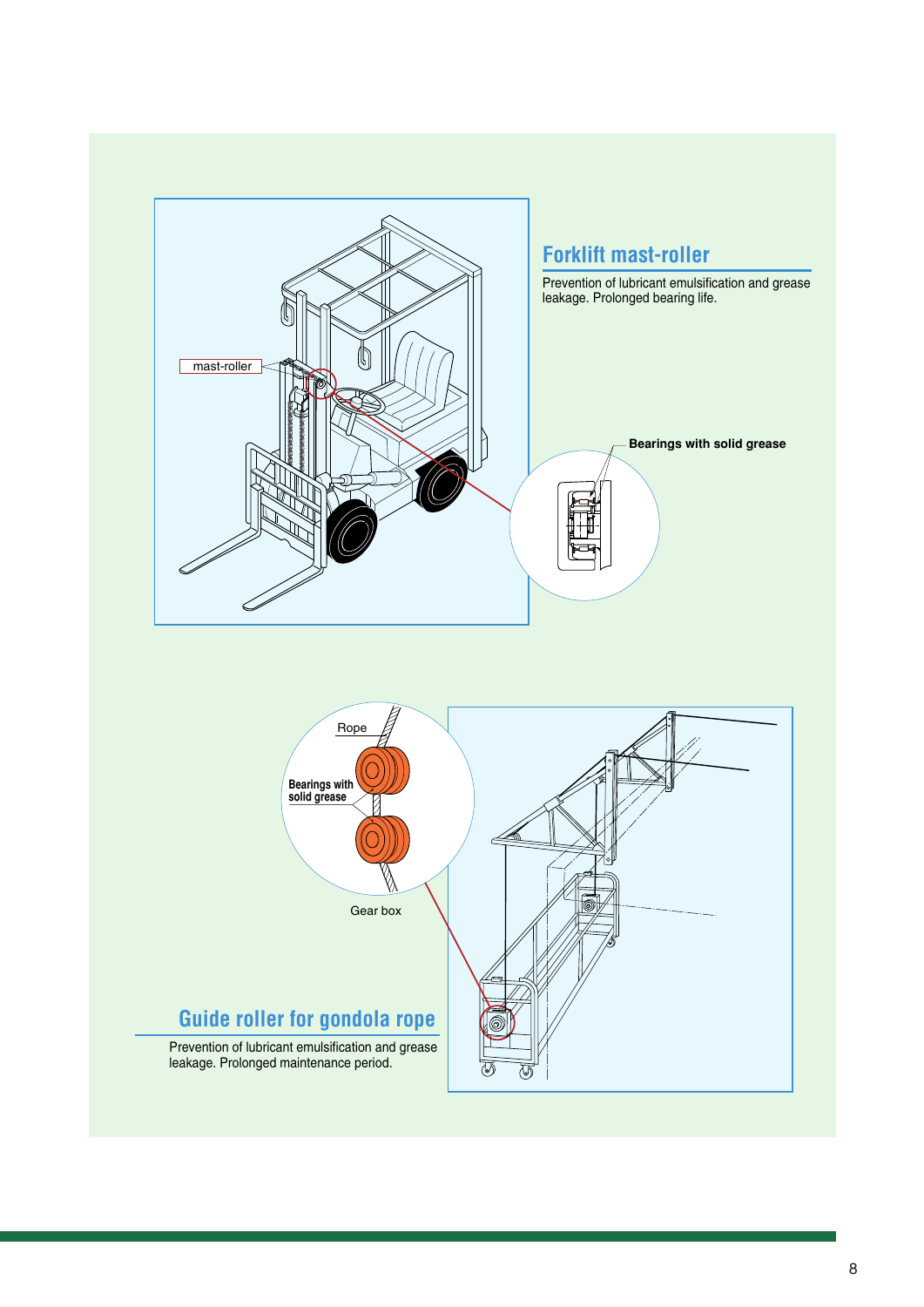



# **Table 10 Typical applications**

| <b>Machines</b>                                                                         | Required characteristics                                                                                                         |
|-----------------------------------------------------------------------------------------|----------------------------------------------------------------------------------------------------------------------------------|
| Cranes, sheaves, conveyors, steel mill rollers,<br>amusement machines, etc.             | Bearings with long lubricant life                                                                                                |
| Fork lift truck mast rollers, conveyors, etc.                                           | Improved dust and water-proofing capability                                                                                      |
| Wire stranding machines etc.                                                            | Prevention of lubricant leakage (i.e. applications where the bearing<br>is required to rotate about an axis other than its own). |
| Printing presses, office equipment, textile machines,<br>food processing machines, etc. | Prevention of leaked lubricant (clean work environment)                                                                          |
| Testing equipment, film stretching machines, etc.                                       | Low torque                                                                                                                       |